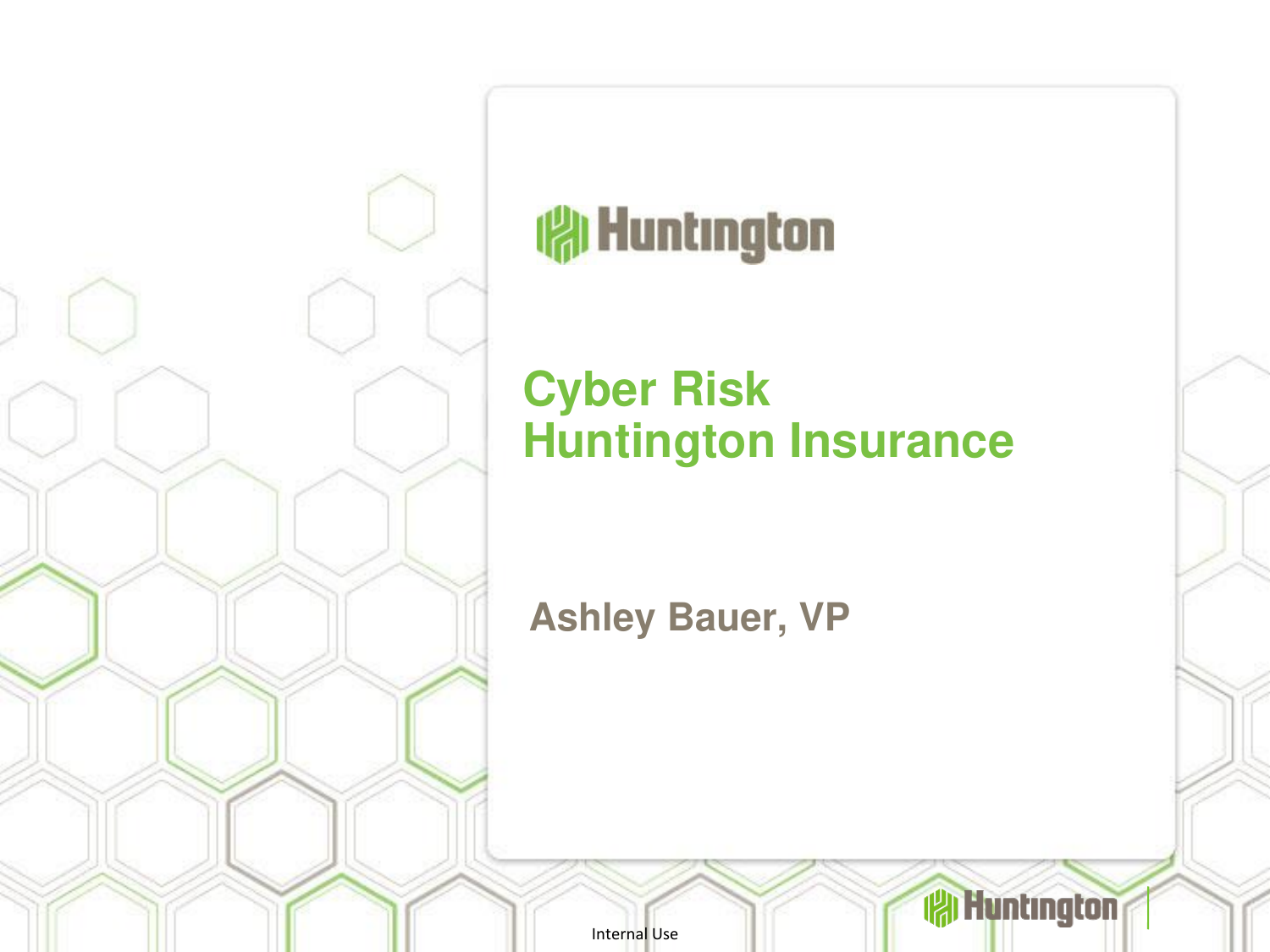### **Ransomware**

Ransomware is a form of malware that **restricts the target from using their device or retrieving their files until a ransom is paid.** Normal functionality will not be restored by the perpetrator unless an untraceable fee is paid (instructions provided) within a designated period of time. In many cases, ransomware encrypts any files it can access, and the fraudster is the only one with the primary key that can successfully decrypt them. If the payment is made in the allotted period of time, the fraudster claims that they will decrypt the effected files. **Some ransomware demands can be appear to come from legitimate entities (i.e. FBI).**



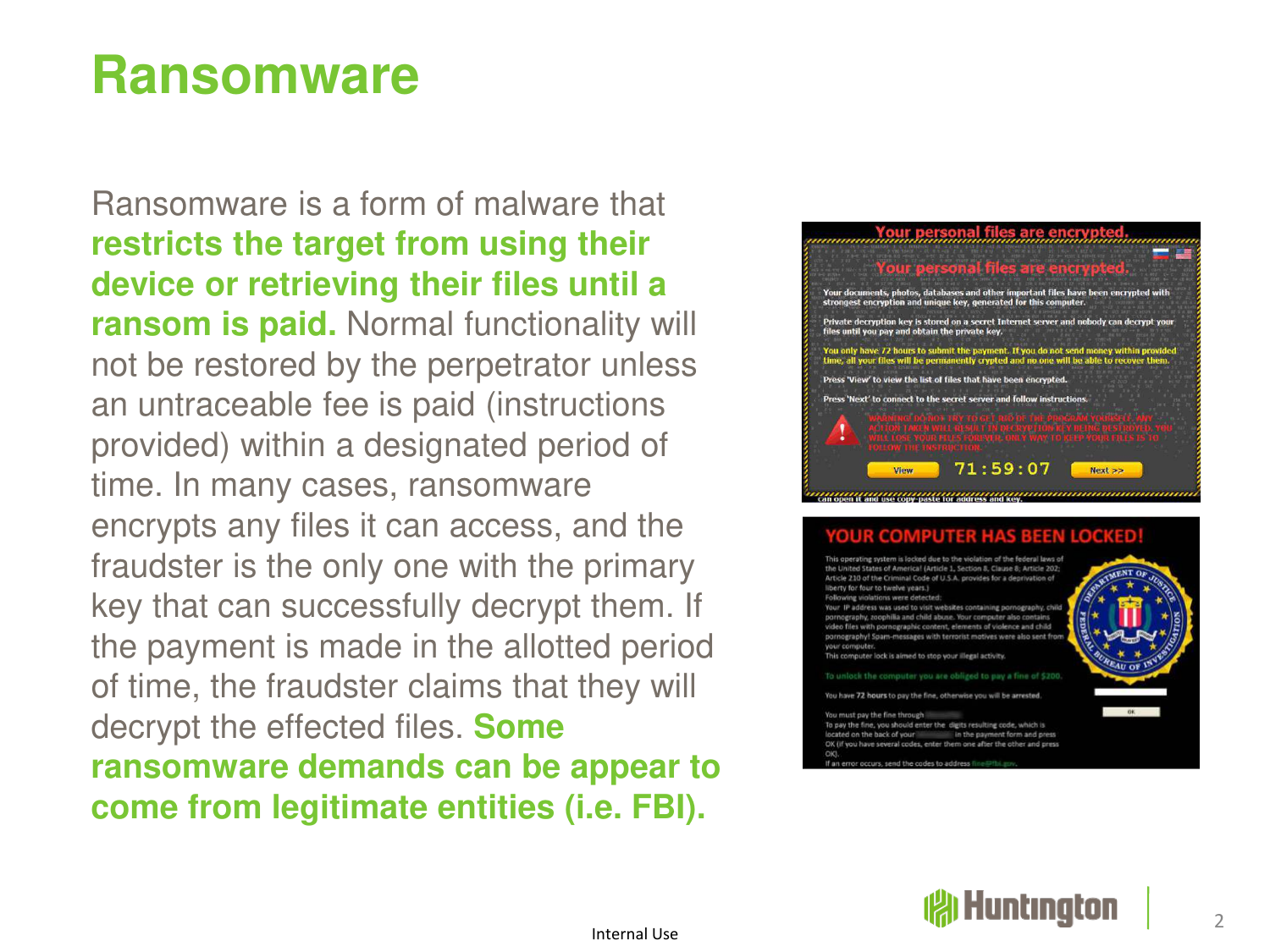# **Business Email Compromise**

Fraudster uses spear phishing tactics to **compromise the email of a company's CEO**

Access to the CEO's email is acquired, and **the fraudster reviews all available info** (calendar, email history, language/signature/templates used, who executes monetary transactions, etc.)

**A payment request is sent to an employee** 

at the target company from an email account created by the fraudster that mirrors or closely resembles the CEO's email account

The **employee confirms the request via email** with the fraudster, who they believe to be the CEO

The employee, believing the request to be legitimate, **initiates the fraudulent payment**

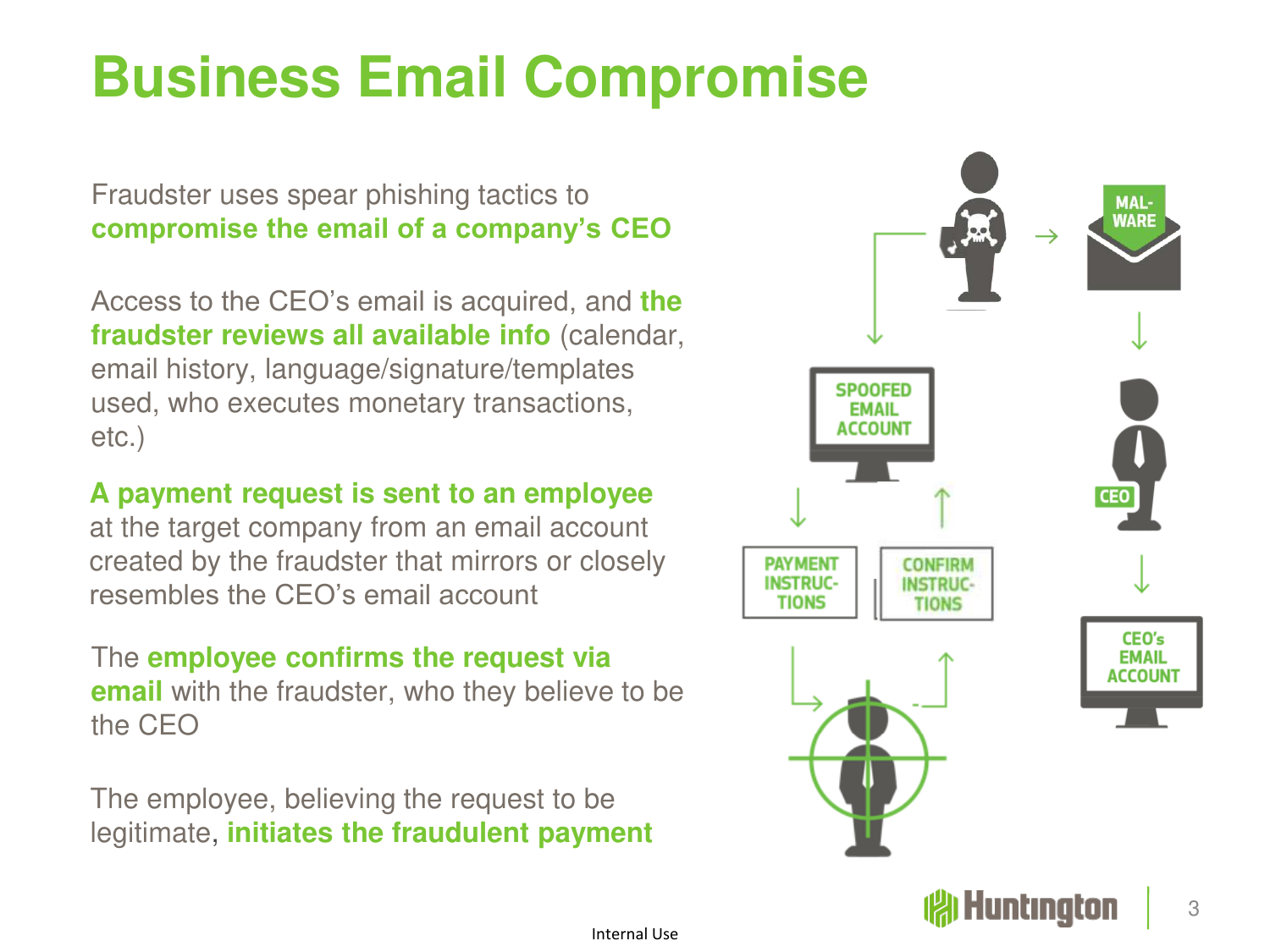# **Norton: Emerging Threats**

### **The Cost of Cybercrimes**

| Internet crime victim losses in 2020:             | \$4.2 billion  |
|---------------------------------------------------|----------------|
| The average cost of a ransomware attack:          | \$1.85 million |
| Global cybercrime damages per second:             | \$190,000      |
| The average cost of cybercrime for organizations: | \$13 million   |

#### **Devices and Platforms at Risk**

Reasons to worry about our favorite gadgets and online communities.



online fraud is accomplished through mobile platforms.

70% of

53%



**U.S. gamers** admit they worry gaming will become less secure.

 $3 in 5$ 

of people distrust IoT devices to protect their privacy and handle their information.



#### **U.S. adults** don't trust social media companies at

all with safeguarding

their data.



There was a 67% increase in security breaches between 2014 and 2019.



Ponder these prominent cybersecurity threats in recent years.



There was a 40% surge in global ransomware in 2020.



22% of consumers have detected malware on an internet-connected devices.



Phishing was the topmost internet crime reported to the FBI in 2020.



**Social engineering** is the most successful means to a data breach.

Source: SonicWall, Norton, FBI, Accenture, Verizon



Instances of stalkerware increased by 20% from November 2020 to January 2021.

*Huntington* 

https://us.norton.com/internetsecurity-emerging-threats-cyberthreat-trends-cybersecurity-threat-review.html

Source: RSA, Norton, Internet Society, Statista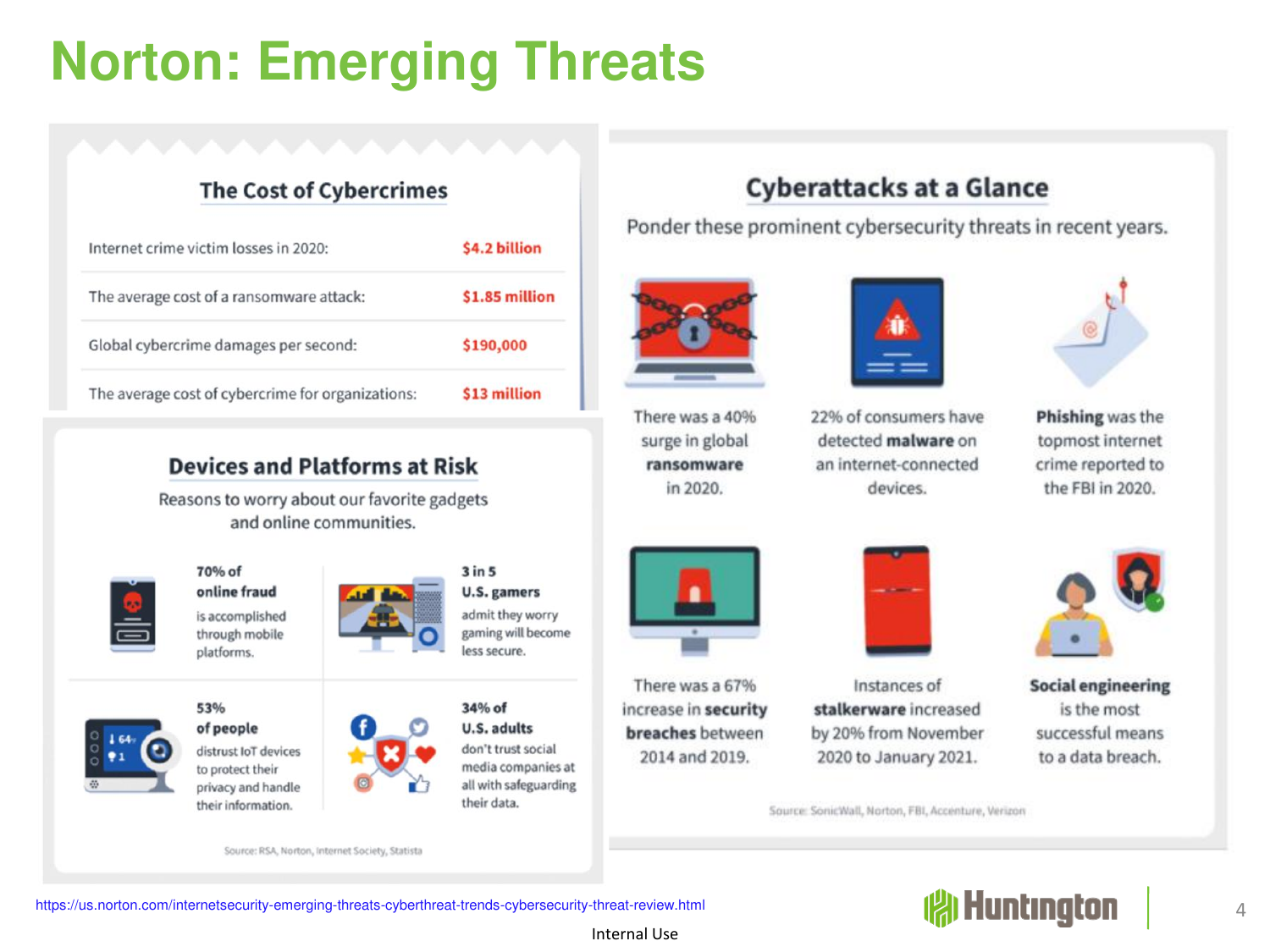## **Cyber Threats top concern**

**Cyber threats are the top concern for U.S. business leaders**, according to the 2021 Travelers Risk Index

- 59% of the 1,200 business leaders who participated in the national survey said they worry some or a great deal about cyber
	- Compared to medical cost inflation (53%)
	- Increasing employee benefit costs (53%)
- **Security breaches, system glitches** and **unauthorized access to bank accounts** are the top three cyber-specific business concerns
- More than 1 in 2 of companies believe it is inevitable they will be the victim of a data breach or cyberattack (including ransomware)

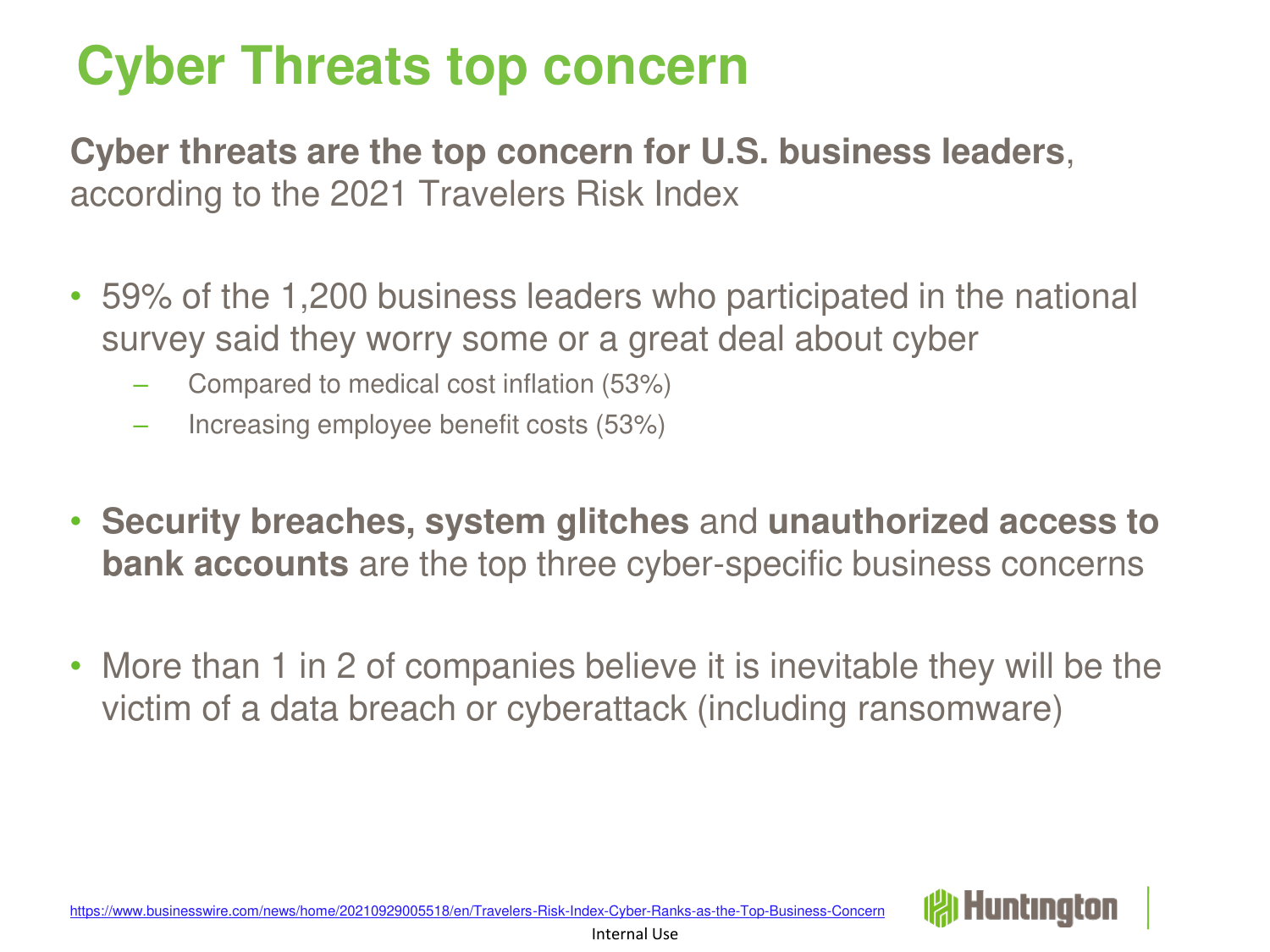## **Cyber Threats top concern**

- Only 61% of participants reported feeling extremely or very confident in their company's cyber practices
- **Less than half of survey respondents have adopted basic preventive measures available to companies**, such as multifactor authentication
- One-fourth of participants said their company has been a cyber victim, with nearly half reporting that the event happened within the past 12 months.

*We constantly work to raise awareness of the serious and costly consequences that cyber threats can pose," said Tim Francis, enterprise cyber lead at Travelers. "These survey results show that despite cyber risks being the top concern, too many companies are unprepared to deal with them. It's crucial that businesses take the necessary actions to protect their data and assets, especially with so many employees continuing to work remotely."*

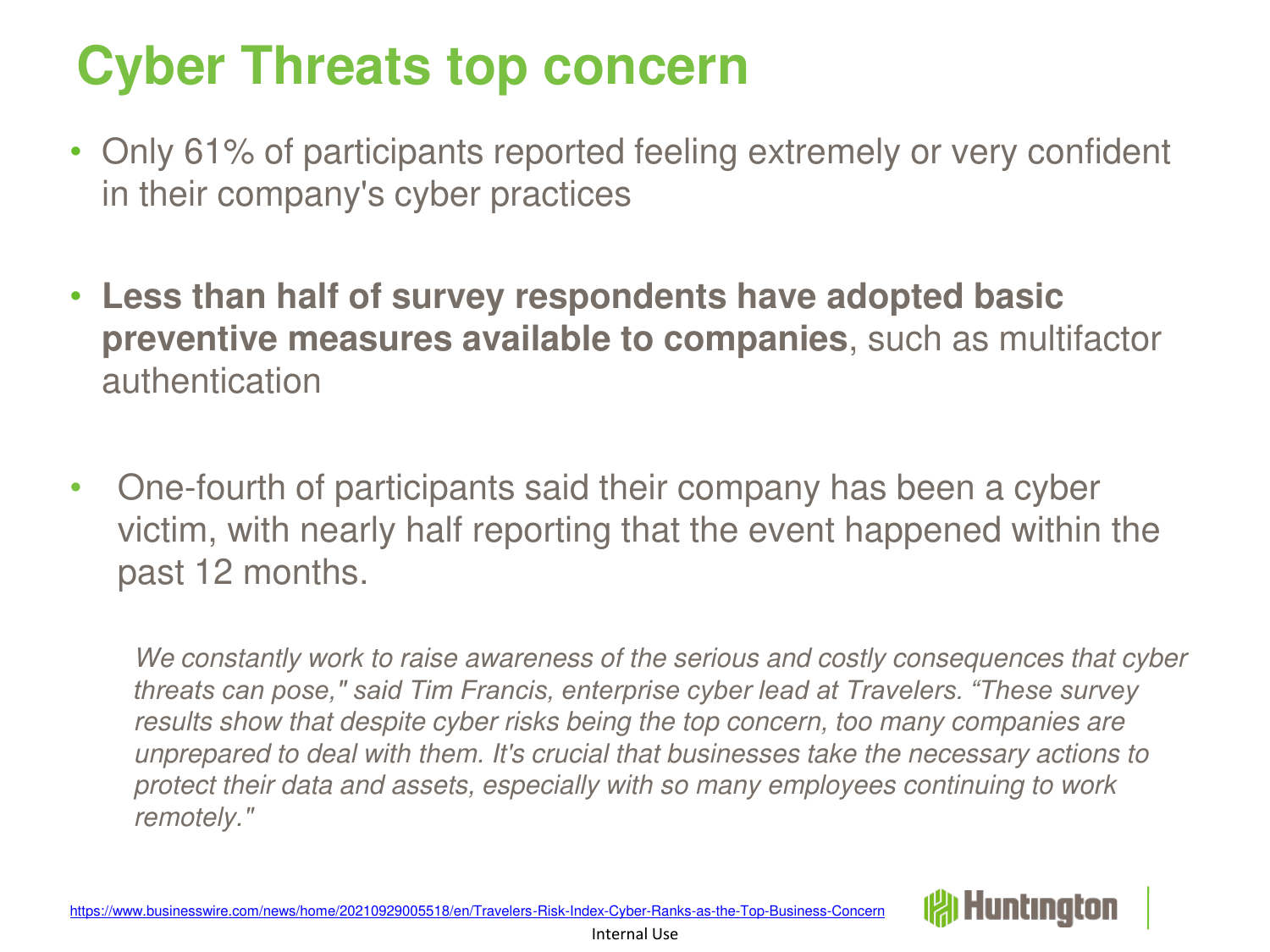### Recent events with systemic loss potential

- **Blackbaud (2019)** data breach of US software vendor impacting thousands of organizations
- . AWS Kinesis (2020) leading cloud hosting provider experienced a 17-hour outage
- Gmail (2020) top three email service provider experienced an outage for over two hours
- SolarWinds (2020) ubiquitous network monitoring tool experienced a software supply chain attack
- FireEye, Malwarebytes, Emisoft, Mimecast (2020) among other large security firms all targeted by sophisticated actors
- Microsoft Exchange (2021) four zero-day vulnerabilities in Microsoft Exchange Server are being actively exploited by a state-sponsored threat group and appear to have been adopted by other cyberattackers in widespread attacks
- Colonial Pipeline (2021) single ransomware encounter impacting an outage to infrastructure on US East Coast
- **PrinterNightmare (2021)** zero day vulnerability, and exploit, with scale of exposure across MSFT OS
- Kaseya (2021) -SPoF supply-chain attack leading to widespread ransomware encounters originating from users of Kaseya VSA (primarily MSP/MSSPs)
- · Accellion, Log4J, Kronos, ....

PROPRIETARY AND CONFIDENTIAL



CHUBB<sup>®</sup>

 $\overline{7}$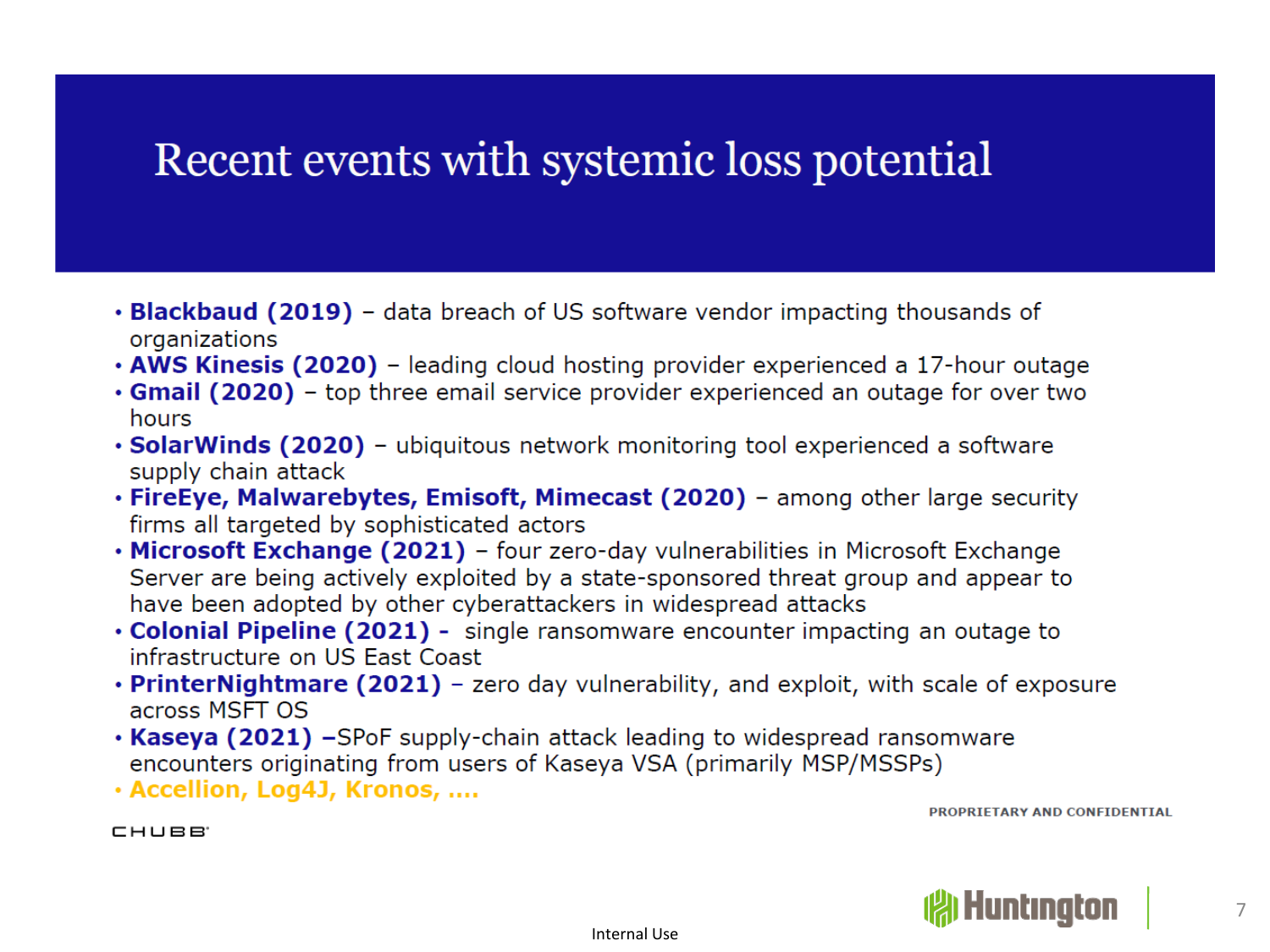### **2022 P&C Market Forecast**

#### 2022 Market Outlook Forecast Trends

Price forecasts are based on industry reports for individual lines of insurance. Forecasts are subject to change and are not a quarantee of premium rates. Insurance premiums are determined by a multitude of factors and differ per organization. These forecasts should be viewed as general information and not insurance or legal advice.

| <b>Line of Coverage</b>          | <b>Price Forecast</b>                                                          |  |
|----------------------------------|--------------------------------------------------------------------------------|--|
| Commercial property              | $+5\%$ to $+15\%$                                                              |  |
| General liability                | $+2.5\%$ to $+15\%$                                                            |  |
| Commercial auto                  | +10% to +25%                                                                   |  |
| Workers' compensation            | $-2\%$ to $+5\%$                                                               |  |
| Cyber liability                  | +15% to +50%                                                                   |  |
| Directors and officers liability | Public entities: +5% to +25% or more<br>Private/nonprofit entities: +5% to 35% |  |
| Employment practices liability   | $+10\%$ to $+25\%$                                                             |  |

Price forecasts are based on industry reports for individual lines of insurance. Forecasts are subject to change and st s austrodas af neordum estas Inturnece neordume ses dataminad hu s multituda af factore and differ

#### **Advisen News**

#### US cyber pricing skyrockets an average 130% in Q4: Marsh

**Insurance Market** 

Alex Zank and Erin Ayers, Advisen

Cyber insurance pricing again shot up in the fourth quarter of 2021, rising 130% in the U.S., up from an average increase of 96% in Q3, according to Marsh's Global Insurance Market Index.

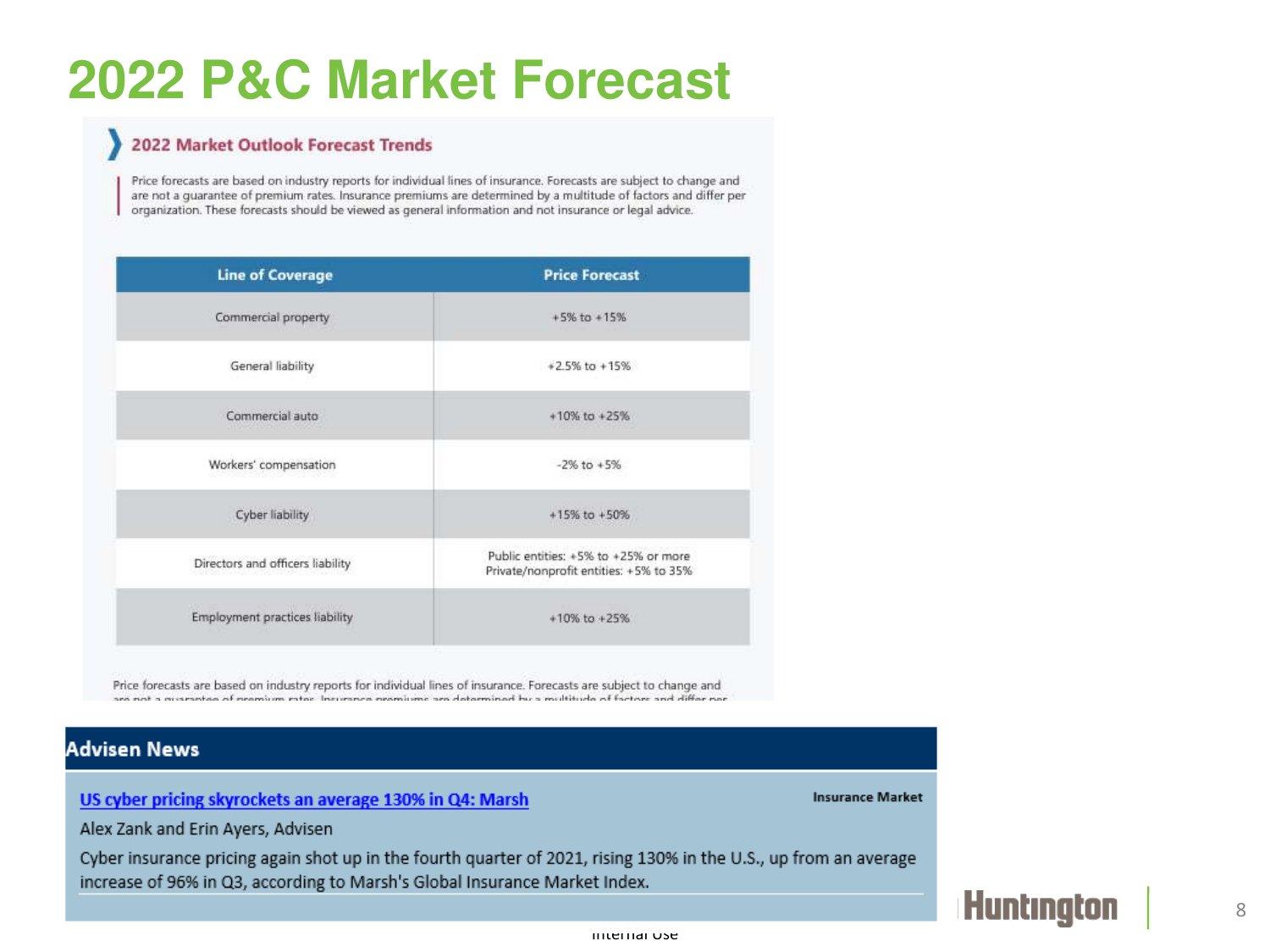# **Cyber Exposures**

- How to identify cyber risk
	- *A network*
	- *Employees*
	- *System access to the internet*
	- *Sensitive Data Storage (financial, medical and/or employee records)*
	- *Permitting vendors/suppliers to have access to network systems*
	- *Business continuity dependent on a particular system or vendor*
	- *Online sales and payment card processing (even if outsourced)*
	- *Online financial transactions including ACH and accounts payable functions*
	- *Contract requirements*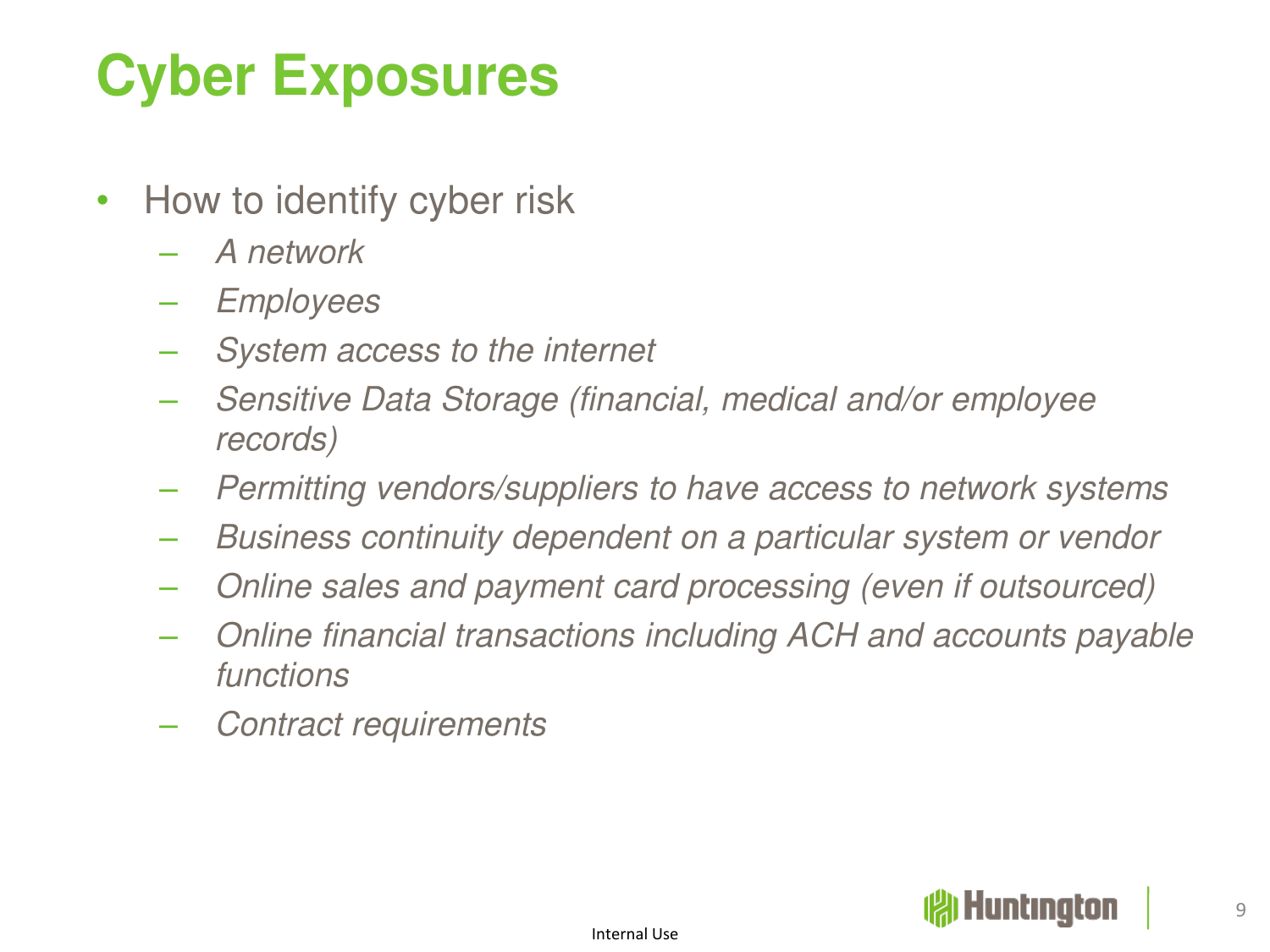# **Cyber Discussion**

Many of our clients are very concerned about cyber losses, how are you addressing your cyber risk?

There have been a lot of changes to cyber policies lately. Has your broker talked to you about this and how your coverage has changed?

- o Coinsurance may be used for important coverage parts like ransomware, requiring you to pay for a portion of the loss in addition to your deductible
- o Your full limits may not apply for losses caused by Widespread Cyber Events *(example: Microsoft Exchange and Solarwinds)* leaving you with less protection than you think
- o The importance of coordinating coverage between Cyber, Crime and D&O policies to prevent gaps or overlaps

What is your insurance broker telling you to expect for your upcoming cyber insurance renewal?